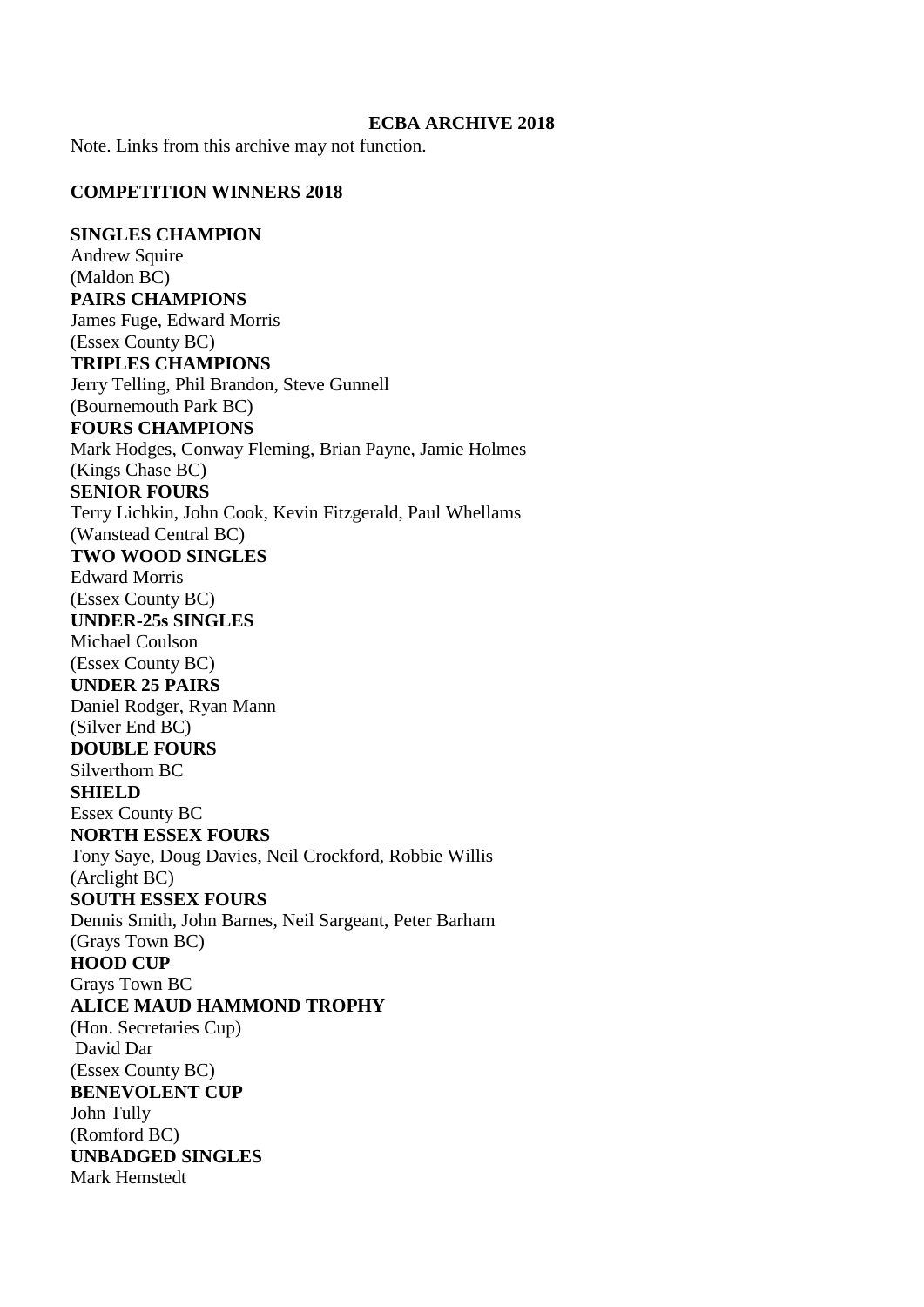(Brightlingsea BC) **ASHFORD CUP** Group 3 **INTER GROUP** Group 4 **WALLY BALL SHIELD** Group 6 **ETHEL MARGARET HAMMOND TROPHY** Severalls BC **DAVID TROPH**Y Chelmsford BC

(1 Jan 2018) WEBSITE STATS

The County Website commenced with current provider, Wix.Com, in June 2015 and to date the Home Page has recorded 111812 visits in those 2½ years. In the past 12 months the ECBA News Page and Competition Page has recorded 43067 and 31326 respectively. The ECWBA News Page and Competition Page has recorded 14072 and 10767 respectively.

(7 Jan 2018) 2018 MATCH PROGRAMME The 2018 Match Programme is now available to view. View

(3 Feb 2018) COUNTY LUNCHEON PICTURES Pictures from the County Luncheon taken by Tony Ellis can now be seen on the ECBA GALLERY3

(19 Feb 2018) EBUA MARKERS COURSE The English Bowls Umpires Association will be running a Markers Course at Havering IBC on Saturday 28 April 2018. The course is limited to 36 attendees. Full details on Poster link below. Poster

(21 Feb 2018) BOWLS ENGLAND INDEPENDENT DIRECTOR (NON-EXECUTIVE) Bowls England is seeking to recruit a Non-Executive Independent Director to join its Board of Directors. Details on links below Advertisement Job Description

(25 Feb 2018) SENIOR BOWLER OF THE YEAR - EDWARD MORRIS Congratulations to Essex County's Edward Morris who was announced Senior Bowler of the Year at the Bowls England Men's Annual Dinner.

(28 Feb 2018) VACANCY BOWLS ENGLAND ADMINISTRATOR COMPETITIONS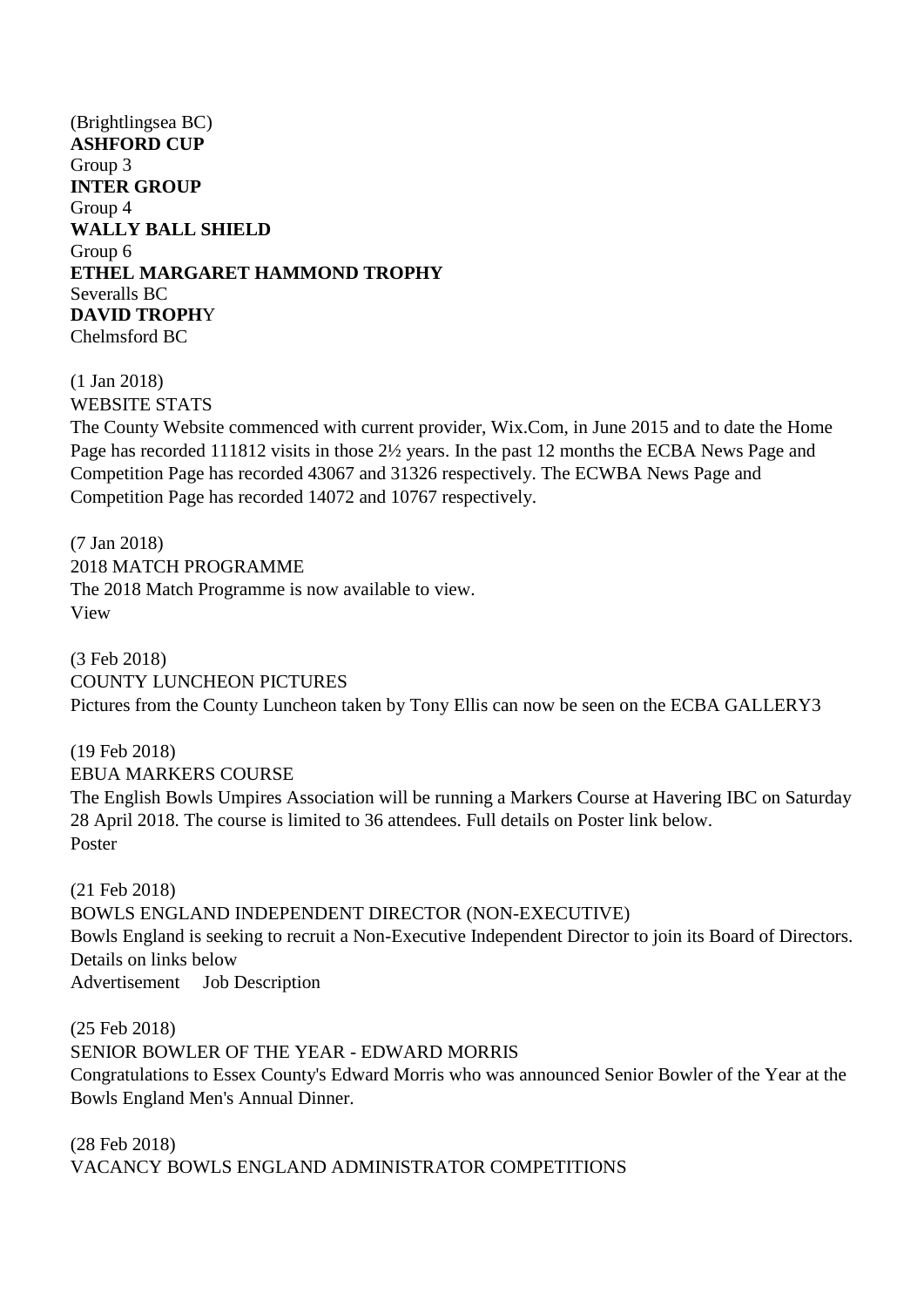#### Full details on BE site - News

#### (8 Mar 2018) THIRD ENTRY IN 2018 NATIONALS

Bowls England have confirmed that Essex will have a third (C) entry in the Men's Singles, Two-Wood Singles, Pairs, Triples and Fours in the National Championships. Essex will have two qualification places in the Men's Junior Singles and one place in the Men's Junior Pairs

(31 Mar 2018) TEAMS SELECTION Games 1-8, 15 May to 12 June. Teams

(4 Apr 2018) JUNIOR INTERNATIONAL TRIAL

Charlie Butcher, Jack Butcher, James Fuge and Sam Moss have received invitations to take part in the Men's Junior International Trial at Victoria Park, Royal Leamington Spa, on Monday 28 May.

#### (6 Apr 2018) EBUA MARKERS COURSE

The English Bowls Umpires Association are holding a Markers Course at Clacton & District Indoor BC on Thursday 17 May 2018. For more details click Poster link below Poster

(7 Apr 2018) ARCLIGHT BC Handbook amendment. Page 89 ARCLIGHT BC Match Secretary. The Hon. Secretary, Neil Crockford, will be acting as Match Secretary in the absence, through illness, of Doug Brown.

(17 Apr 2018) GENERAL DATA PROTECTION REGULATION (GDPR) Bowls England have issued a Guidance Note for Affiliated Clubs and County Associations. The GDPR will become enforceable from 25 May 2018 and will replace the Data Protection Act 1998. View GDPR

(23 Apr 2018)

EASTERN COUNTIES LEAGUE & FRIENDLY TRIAL SELECTIONS (Amended 1 May) Selections for the first four Eastern Counties fixtures vs Hertfordshire, Cambridgeshire, Bedfordshire and Norfolk and MC Friendly vs Middlesex View amended selections

(1 May 2018) BBC ESSEX BOWLS FEATURE

BBC Essex, Breakfast Programme, 6-9am, will be featuring a Bowls segment on the Wednesday 2 May edition. County Administrator Tony Ellis, along with a representative from VCA Riverview BC, are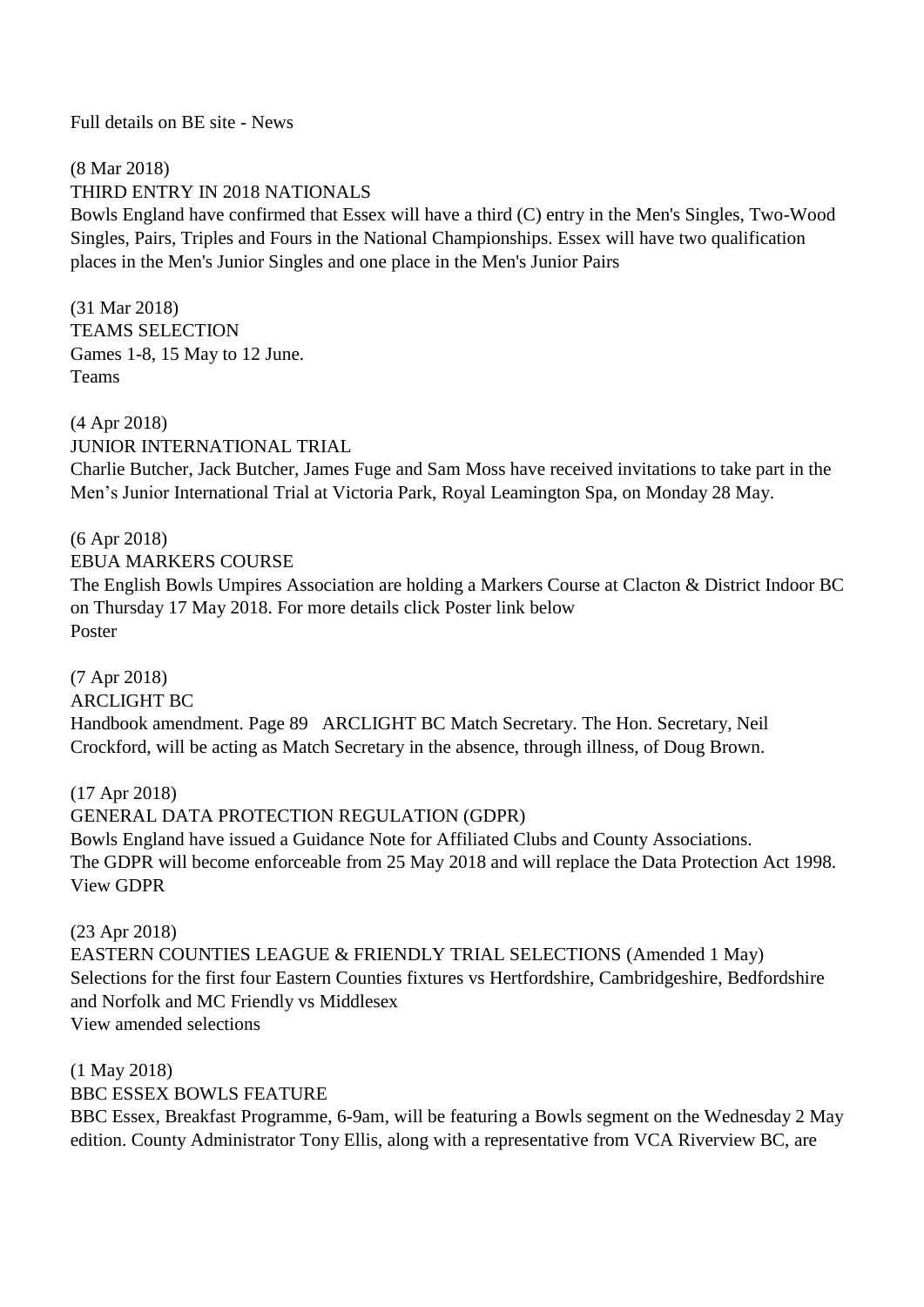expected to take part from approximately 7.15am onwards. BBC Essex can be found on 95.3 and 103.5FM

(5 May 2018) EASTERN COUNTIES LEAGUE v HERTFORDSHIRE Saturday 5 May 2018 at Welwyn & District BC. Essex 103 (4) Hertfordshire 129 (18) Scoresheet

(9 May 2018) MARKERS AWARENESS COURSE Unfortunately due to lack of numbers which do not make the event viable it has been necessary to cancel the proposed Markers Awareness Course on 17 May at Clacton IBC

(12 May 2018) EASTERN COUNTIES LEAGUE v CAMBRIDGESHIRE Saturday 12 May 2018 at Newmarket Avenue BC. Essex 124 (4) Cambridgeshire 125 (18) Scoresheet

(14 May 2018)

HANDBOOK AMENDMENT - DOUBLE FOURS

Double Fours. There is an error in the County Handbook. Area 1 and Area 3 show a preliminary round, this is incorrect. There is no preliminary round in this competition: the correct play by dates are as per the draw shown on the ECBA website. John Tully Competition Secretary

(16 May 2018) TEAMS SELECTION ISSUE 2 Games 9-16, 14 June to 10 July Teams

(17 May 2018)

HANDBOOK AMENDMENT - TELEPHONE NUMBER

The telephone number of Team Manager (Page 2) and Results Secretary Malcolm Stark should be amended on Page 173 - Over 55 Fours, Page 181 - North Essex Fours, Page 182 - South Essex Fours, Page 186 - County Shield. Also anything relating to Balcomb Trophy, Eastern Counties League and Middleton Cup. The new number is 07492 353669

(19 May 2018) EASTERN COUNTIES LEAGUE v BEDFORDSHIRE Saturday 19 May 2018 at Silver End BC. Essex 162 (20) Bedfordshire 87 (2) Scoresheet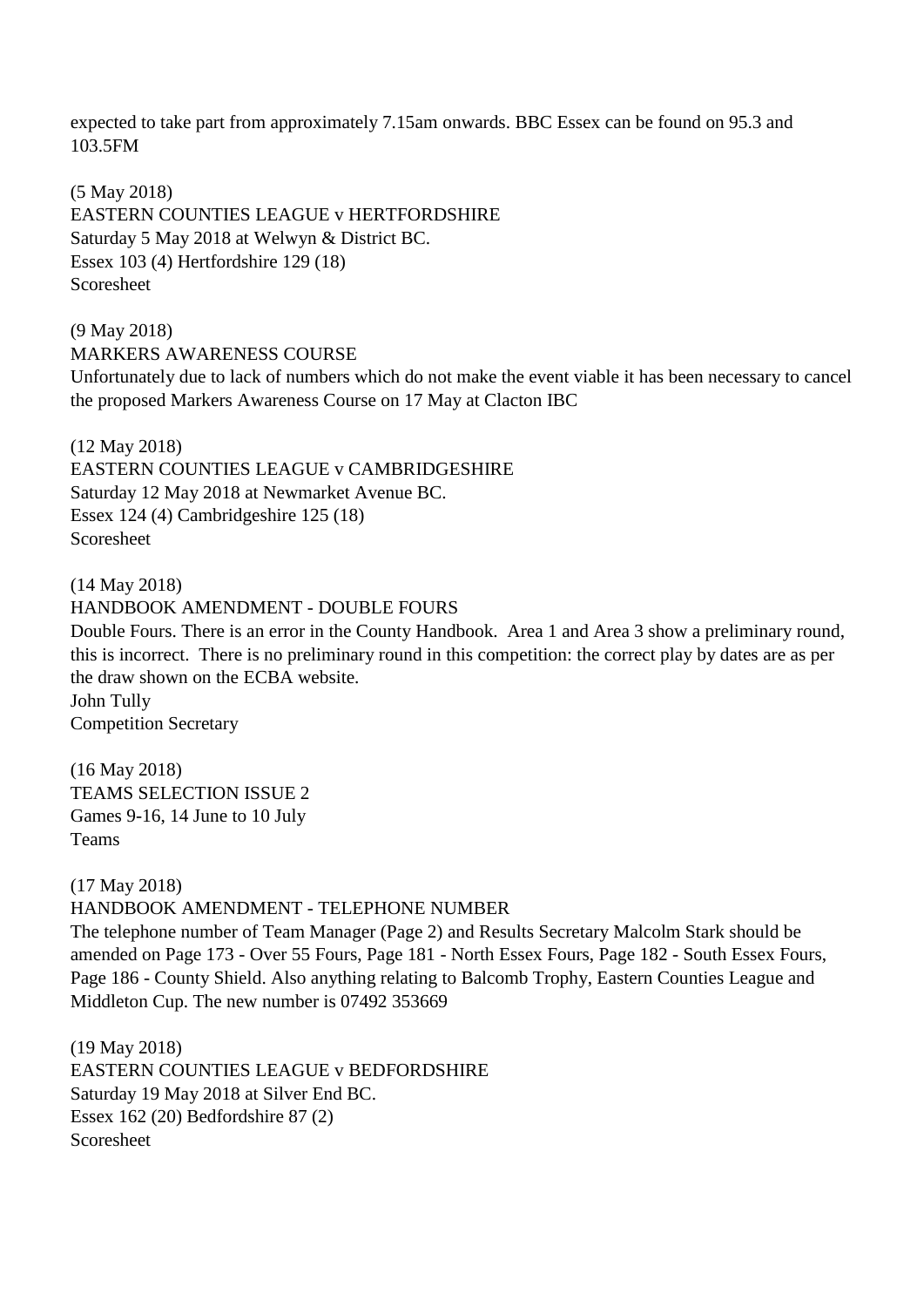(20 May 2018) ASHFORD CUP GROUP STAGES Sunday 20 May 2018 (A) Group 3, 141 (6) Group 4, 99 (6) (A) Group 5, 118 (6) Group 8, 117 (6) (B) Group 2, 122 (6) Group 1, 111 (6) (B) Group 9, 96 (2) Group 6, 147 (10)

(26 May 2018)

OVER 55 FOURS - HANDBOOK AMENDMENTS

Page 173. The early rounds up to and including the 4th round should be play "by" dates not play "on" dates. The website version now reflect these amendments.

(26 May 2018) EASTERN COUNTIES LEAGUE v NORFOLK Saturday 26 May 2018 at Essex County BC Essex 135 (16) Norfolk 109 (6) **Scorecard** 

(27 May 2018)

MIDDLETON CUP TEAM v BEDFORDSHIRE

Saturday 2 June 2018 at Essex County BC

Mark Banning (Silverthorn), Jason Burgess (Silver End), Sam Moss (Great Baddow), Andrew Squire (Maldon.

Daniel Hughes\*\* (Romford), Paul Whellams, Charlie Butcher, James Rippey (Wanstead Central). Mark Hodges (Kings Chase), Craig Burgess\*, Steve Mitchinson (Romford), Jamie Holmer (Kings Chase).

Steve Mahoney (Great Baddow), Jack Butcher (Wanstead Central), Ray Bone, Mark Christmas (Grays Town).

Conor Mathers\*\* (Brightlingsea), Mark Welton\*\*, Kevin Watkins, Edward Morris (Essex County). James Fuge (Essex County), Karl Lodge (Silver End), Richard Telling\* (Essex County), Lee Chaplin\* (Wanstead Central).

\*Recalls. \*\* New Caps

Reserves (In alphabetical order):- Frank Abbott (Romford), Steve Dunn, Russell Harmour (Silver End), Gary Hurley (Harlow), Ryan Mann (Silver End), Dave McCathie (Essex County), Daniel Rodger (Silver End), Andy Sales (Saffron Walden Town), Andy Swann (Grays Town) and Jake Roberts (Colchester W E)

Remaining Squad Members (in alphabetical order):- Ben Commerford (Grays Town), Kevin Fitzgerald (Wanstead Central), Richard Haley (Silverthorn), Chris Muir (Drums), Jim Oakes (Harlow), Steve Pickford (Romford), Sam Roberts (Colchester W E), Nick Sharpe (Grays Town), Terry Lichkin (Wanstead Central) and Mitchell Young (Springhouse).

(27 May 2018) NATIONAL COUNTY UNDER 2 TWO FOURS - WHITE ROSE TROPHY 1st Round, Sunday 27 May 2018 at Silver End BC Essex 40 Norfolk 35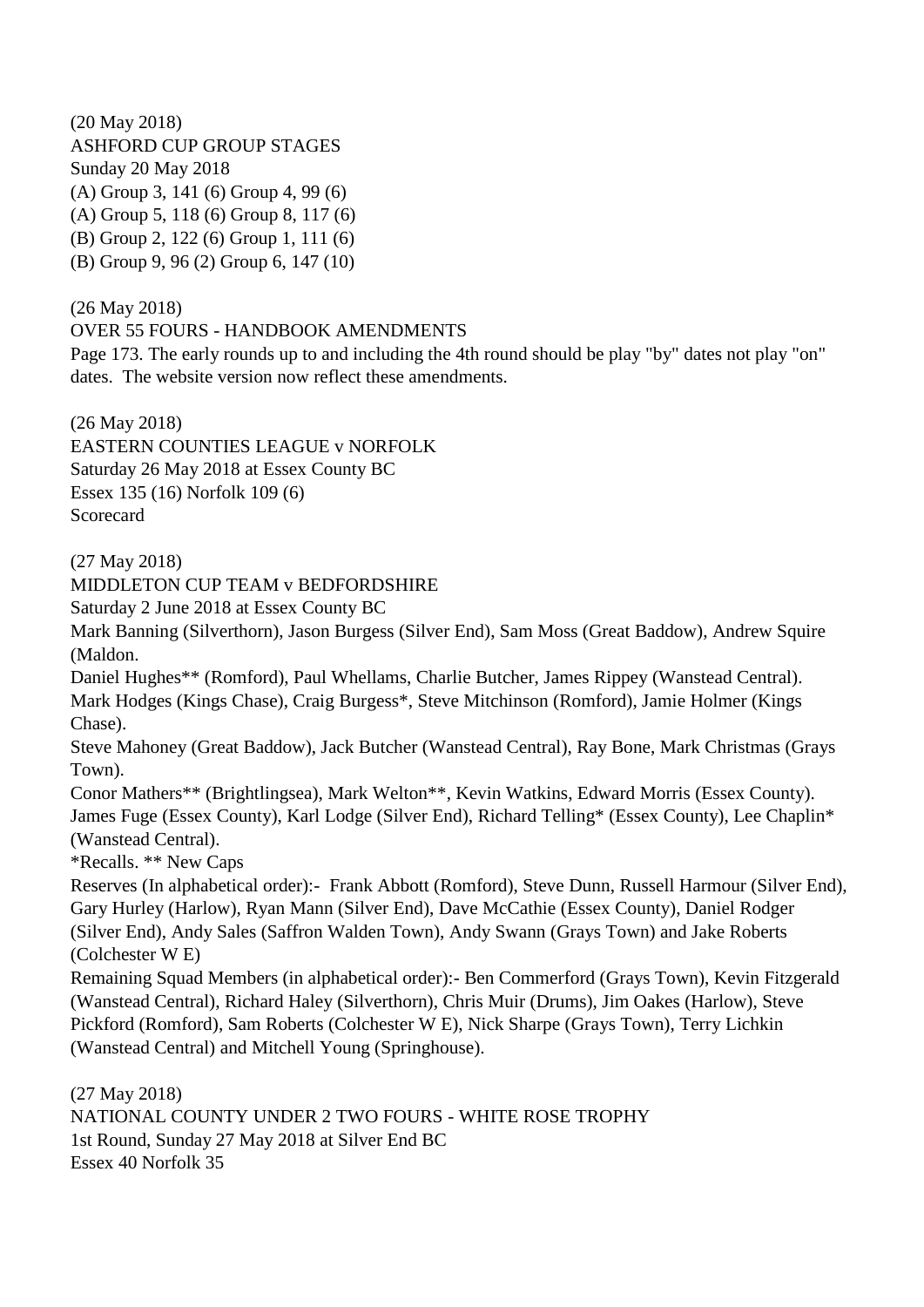Daniel Hughes (Romford), Sam Roberts (Colchester West End), Jack Butcher (Wanstead Central), Jacob Roberts (Colchester West End) 13 Norfolk T Segalo 21 Daniel Rodgers (Silver End), James Fuge (Essex County), Ryan Mann (Silver End), Charlie Butcher (Wanstead Central) 27 Norfolk J Segalo 14 Regional Semi-Finals and Final on Sunday 17 June at Wellingborough BC. Huntingdonshire v Leicestershire; Essex v Northamptonshire

(27 May 2018) ASHFORD CUP GROUP STAGES Sunday 27 May 2018 (A) Group 4, 121 (6) Group 5, 108 (6) (A) Group 8, 104 (4) Group 3, 116 (8) (A) Group 3, (14) +54. Group 5 (12) -12. Group 4, (12) -29. Group 8 (10) -13. (B) Group 1, 100 (6) Group 6, 127 (6) (B) Group 9, 114 (6) Group 2, 119¼ (6) (B) Group 6 (16) +78. Group 2 (12) +16. Group 1 (12) -38. Group 9 (8) -56.

(29 May 2018)

#### ENGLAND TEST MATCH TEAM

Romford's Steve Mitchinson has been named in a team of five for a Test Match against Australia on Sunday 1 July (pm) and all day on Monday 2 July at Victoria Park, Royal Leamington Spa.

#### (31 May 2018)

#### JUNIOR INTERNATIONAL SERIES TEAM

Great Baddow's Sam Moss has been selected to play in the BIBC Junior International Series at Belmont BC, Belfast on Saturday 8 and Sunday 9 September 2018. Jack Butcher (Wanstead Central) is one of eight reserves from which two travelling reserves will be named by Bowls England following the Junior Squad Day on Sunday 8 July at Victoria Park, Royal Leamington Spa. Full details on BE site.

(2 Jun 2018) MIDDLETON CUP v BEDFORDSHIRE Saturday 2 June 2018 at Essex County BC Essex 134 (21) Bedfordshire 99 (1) Scoresheet **Pictures** 

(2 Jun 2018)

NATIONAL COUNTY UNDER 25 TWO FOURS - WHITE ROSE TROPHY TEAM Regional Semi-Finals and Final on Sunday 17 June at Wellingborough BC, start 10am Huntingdonshire v Leicestershire. Essex v Northamptonshire.

Daniel Rodgers (Silver End), James Fuge (Essex County), Ryan Mann (Silver End), Charlie Butcher (Wanstead Central).

Daniel Hughes (Romford), Jacob Roberts (Colchester West End), Jack Butcher (Wanstead Central), Sam Moss (Great Baddow).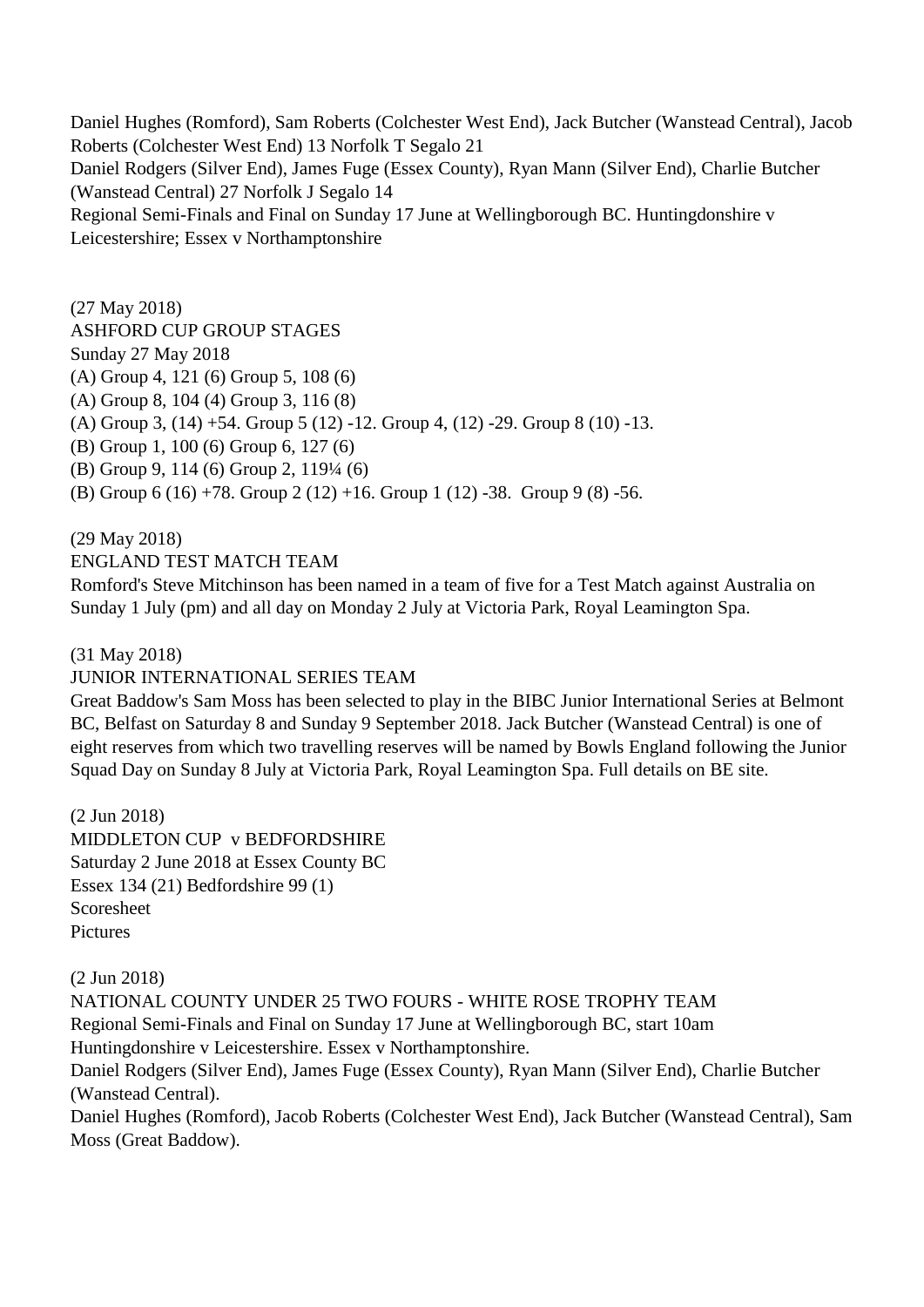Travelling Reserves. Sam Roberts (Colchester West End), Nick Sharpe (Grays Town), Ben Comerford (Grays Town), Mitchell Young (Springhouse)

(3 Jun 2018) JOHN FURLONG RIP John Furlong funeral arrangements, Thursday 14 June 1.30pm St John's Church, St John's Road, Epping CM16 5DN. Afterwards at Tye Green I.B.C., Tilegate Road, Bush Fair, Harlow CM18 6LU

(3 Jun 2018) NATIONAL COUNTY TOP TWO FOURS - BALCOMB TROPHY Team for 1st Round v Suffolk at Essex County BC Sunday 10 June, 10:30am. Mark Hodges (Kings Chase), Charlie Butcher (Wanstead Central), Jamie Holmes (Kings Chase), Edward Morris (Essex County) Steve Mitchinson (Romford), Ray Bone (Grays Town), Sam Moss (Great Baddow), Andrew Squire (Captain) (Maldon) Travelling Reserve: James Fuge (Essex County)

(4 Jun 2018) ASHFORD CUP GROUP STAGES Sunday 3 Jun 2018 (A) Group 5, 93 (2) Group 3, 158 (10) (A) Group 8, 109 (4) Group 4, 116 (8) (B) Group 1, 108 (7) Group 9, 112 (5) (B) Group 6, 133 (8) Group 2, 85 (4) Final, Group 3 v Group 6 at Thorpe le Soken BC on Sunday 15 July 2018 at 10am. Final Group Tables

(9 Jun 2018) TWO WOOD SINGLES RESULTS View

(10 Jun 2018) NATIONAL COUNTY TOP TWO FOURS - BALCOMB TROPHY Sunday 10 June at Essex County BC Essex 42 Suffolk 31 Mark Hodges (Kings Chase), Charlie Butcher (Wanstead Central), Jamie Holmes (Kings Chase), Edward Morris (Essex County) 25 John Rednall, Mark Todd, Ian Catchpole, Mark Royal (Suffolk) 15 Steve Mitchinson (Romford), Ray Bone (Grays Town), Sam Moss (Great Baddow), Andrew Squire (Captain) (Maldon) 17 Christian Allum, Kyle Leeks, Liam Stevens, Richard Leeder (Suffolk) 16 Regional Semi and Final on Sunday 24 June 2018 at Parkway BC, Huntingdonshire. Leicestershire v Essex; Bedfordshire v Cambridgeshire

(12 Jun 2018)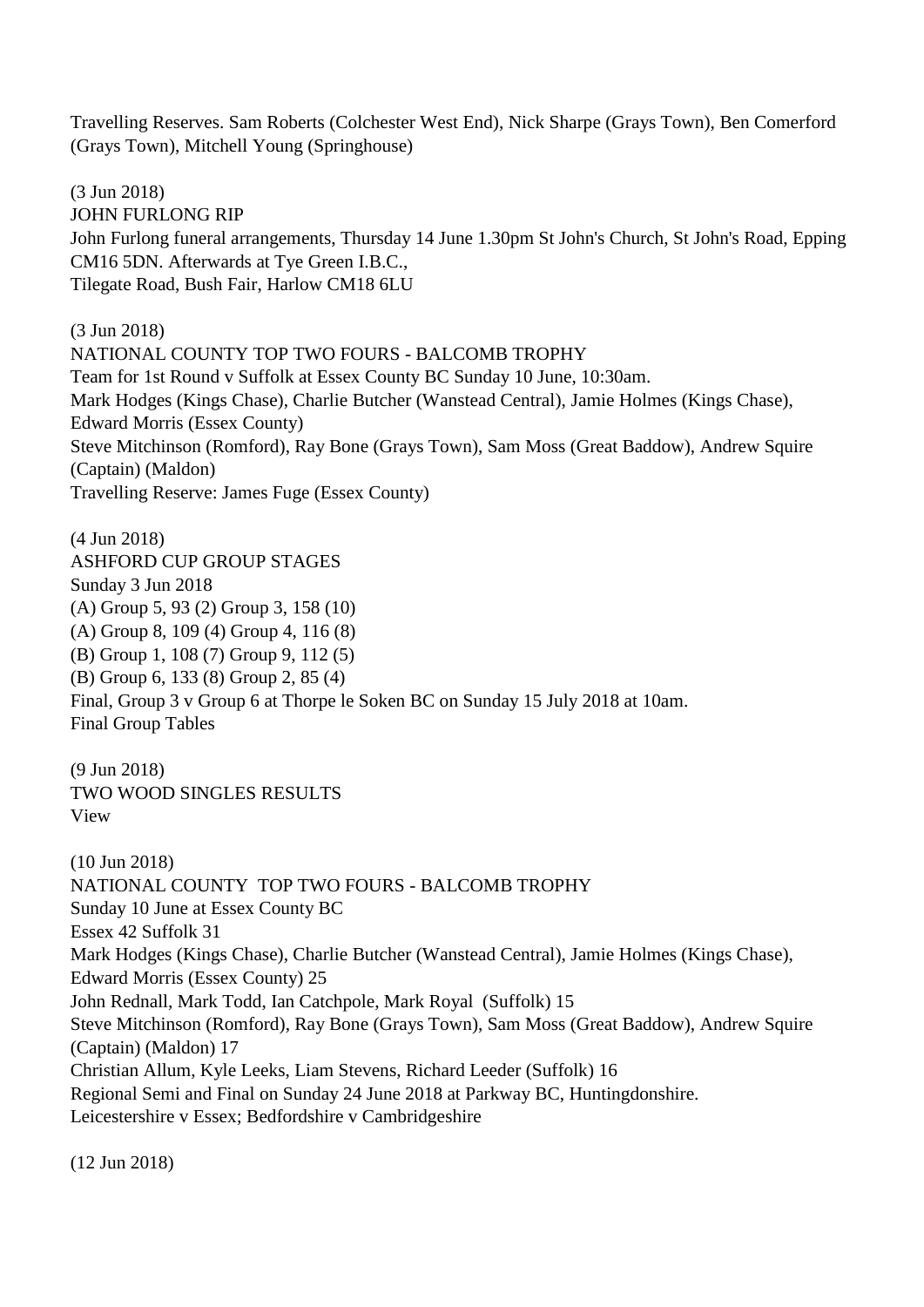#### MIDDLETON CUP TEAM v CAMBRIDGESHIRE

Saturday 16 June 2018 at Essex County BC, 2pm start. There is one enforced change from the Bedfordshire game which sees David McCathie replace the unavailable Steve Mitchinson. Mark Banning (Silverthorn), Jason Burgess (Silver End), Sam Moss (Great Baddow), Andrew Squire (Maldon). Daniel Hughes (Romford), Paul Whellams, Charlie Butcher, James Rippey (Wanstead Central). Mark Hodges (Kings Chase), Craig Burgess (Romford), David McCathie (Essex County), Jamie Holmes (Kings Chase). Steve Mahoney (Great Baddow), Jack Butcher (Wanstead Central), Ray Bone, Mark Christmas (Grays Town). Conor Mathers (Brightlingsea), Mark Welton, Kevin Watkins, Edward Morris (Essex County). James Fuge (Essex County), Karl Lodge (Silver End), Richard Telling (Essex County), Lee Chaplin (Wanstead Central).

(14 Jun 2018) TEAMS SELECTION 3 Games 17-24, 12 July to 9 August. Teams

(16 Jun 2018)

(16 Jun 2018) MIDDLETON CUP v CAMBRIDGESHIRE - RESULT Silver End's Ryan Mann made his debut as a late replacement for James Fuge. Craig Burgess (Romford) was awarded his MC Flash. Essex 135 (16) Cambridgeshire 111 (6) Scoresheet Table

ROY HOWARD RIP The death is announced of Roy Howard (Silver End BC) who passed away in hospital on Saturday 16 June 2018. Roy was a stalwart of Group 2 as a Group Selector and Team Manager. Details of funeral arrangements when known.

(16 Jun 2018) NATIONAL COUNTY TOP TWO FOURS - BALCOMB TROPHY TEAM Regional Semi and Final on Sunday 24 June 2018 at Parkway BC, Huntingdonshire, start 10am Steve Mitchinson (Romford), Jack Butcher (Wanstead Central), Ray Bone (Grays Town), Andrew Squire (Maldon). Mark Hodges (Kings Chase), Charlie Butcher (Wanstead Central), Jamie Holmes (Kings Chase), Edward Morris (Essex County) Unavailable:- Sam Moss (Great Baddow) Bedfordshire v Cambridgeshire. Leicestershire v Essex.

(17 Jun 2018) NATIONAL COUNTY UNDER 25 TWO FOURS - WHITE ROSE TROPHY RESULT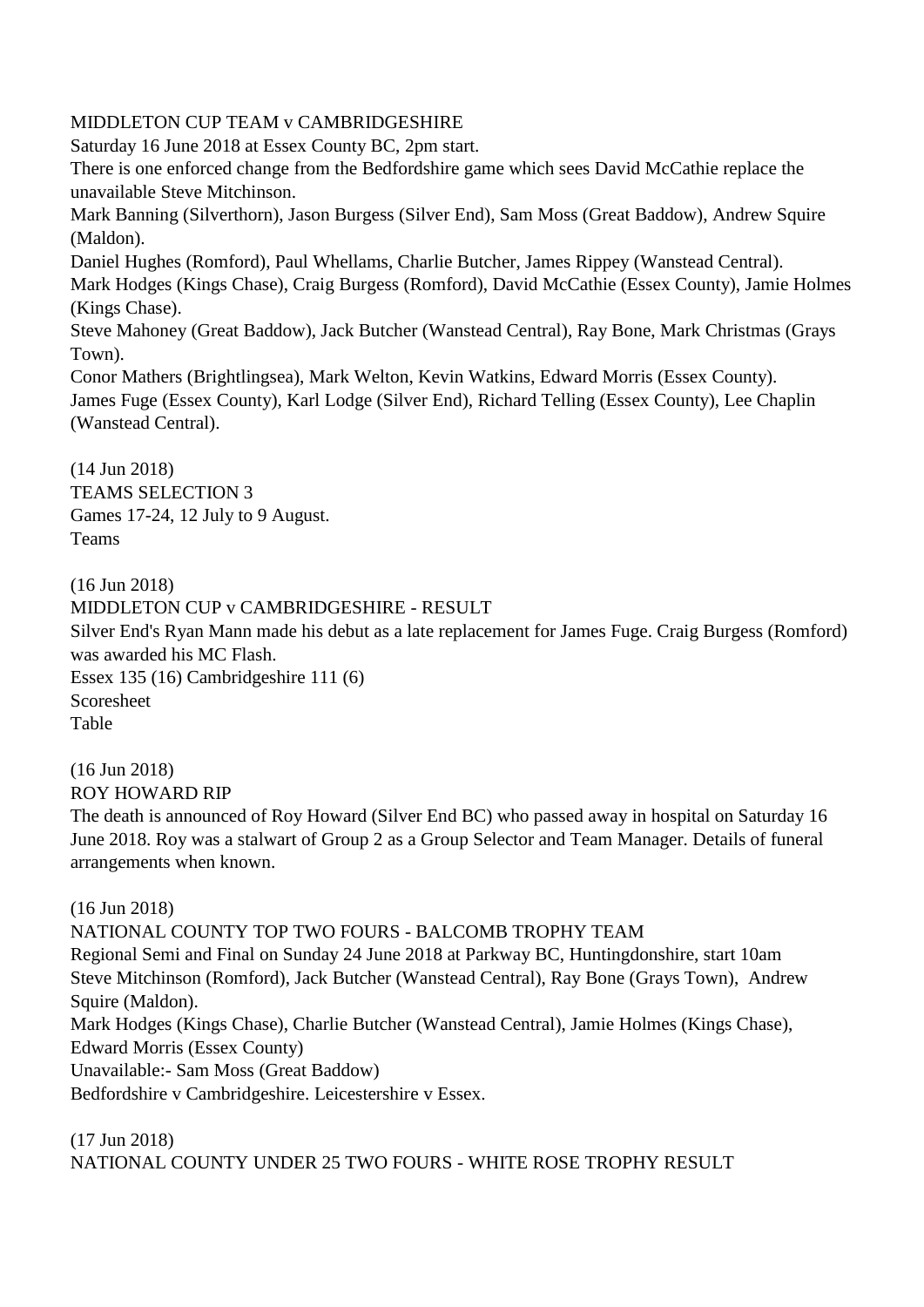Regional Semi-Finals on Sunday 17 June at Wellingborough BC Essex 24 Northamptonshire 43. Daniel Rodgers (Silver End), Sam Roberts (Colchester West End), Ryan Mann (Silver End), Charlie Butcher (Wanstead Central) 11-25 Cinato. Daniel Hughes (Romford), Jacob Roberts (Colchester West End), Jack Butcher (Wanstead Central), Sam Moss (Great Baddow) 13-18 Walker. Travelling Reserves. Sam Roberts (Colchester West End), Nick Sharpe (Grays Town), Ben Comerford (Grays Town), Mitchell Young (Springhouse)

(17 Jun 2018) WALLY BALL SHIELD GROUP STAGE Sunday 17 June 2018 (A) Group 4, 79 (4) Group 1, 73 (4) (A) Group 6, 86 (6) Group 8, 63 (2) (B) Group 9, 75 (4) Group 5, 77 (4) (B) Group 2, 94 (8) Group 3, 60 (0) League Positions  $(A)$ Group 6 176 shots 10 points Group 8 159 shots 8 points Group 1 142 shots 8 points Group 4 137 shots 6 points (B) Group 9 172 shots 12 points Group 5 164 shots 10 points Group 2 148 shots 8 points Group 3 134 shots 2 points

(18 Jun 2018) BILL WALLIS & CERTIFICATE OF MERIT AWARDS Nominations for both awards should reach the appropriate authority by 31 August. Nomination details of

the Bill Wallis Award are on page 230 of the County Handbook and for Certificate of Merit on Page 20.

(22 Jun 2018) TEAM EASTERN COUNTIES LEAGUE v SUFFOLK Saturday 30 June 2018 at Dunmow BC, start 10.30 Team

(24 Jun 2018) INTER GROUP Sunday 24 June 2018, 1st Round (A) Group 2, 135 Group 3, 82 (B) Group 1, 105 Group 4, 117 (C) Group 8, 146 Group 6, 112 (D) Group 9, 117 Group 5, 131 Semi-Finals Sunday 22 July 2018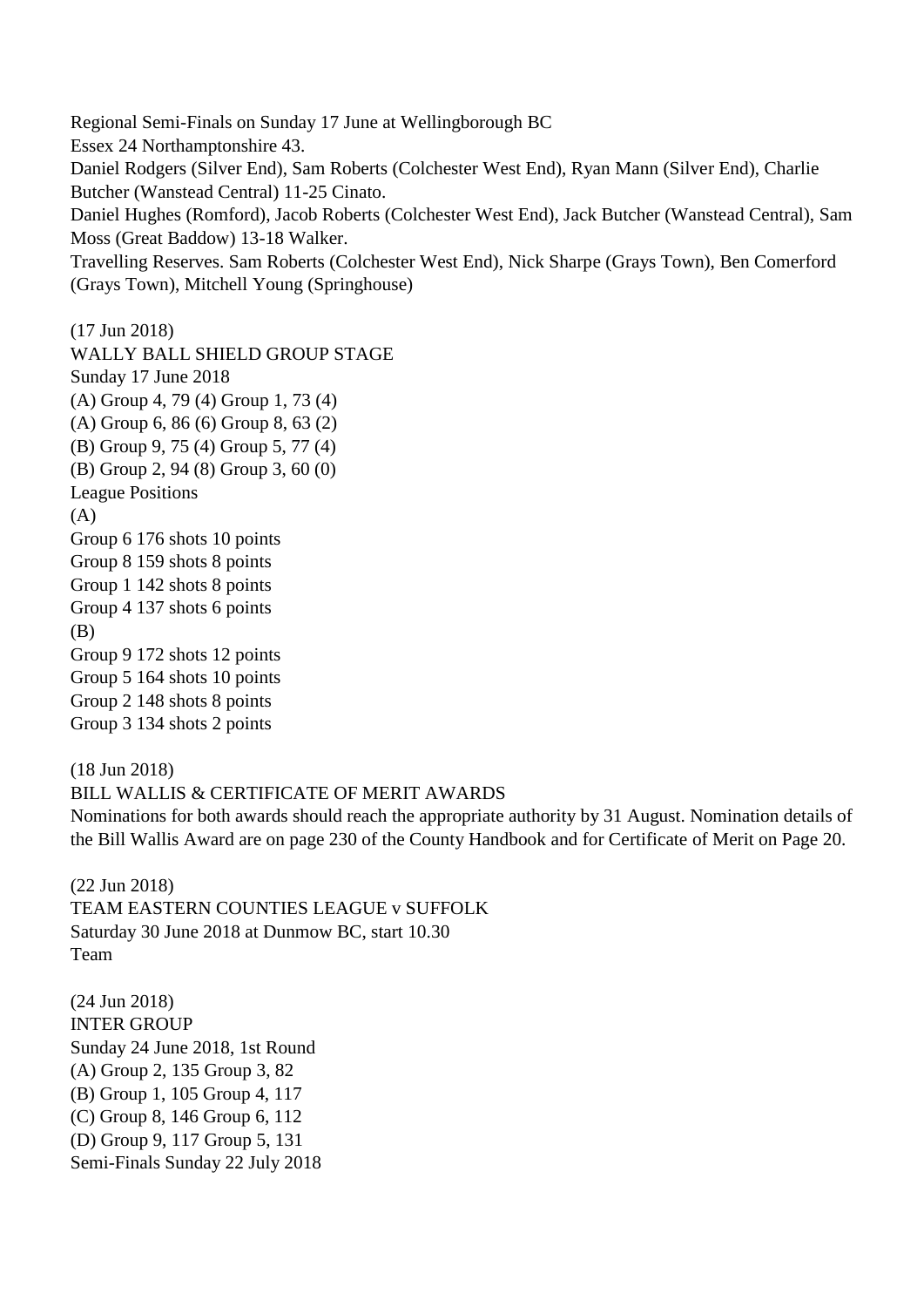Group 2 v Group 4 at Radwinter BC. Note correct Post Code is CB10 2TY. Group 8 v Group 5 at Loughton BC

(24 Jun 2018) WALLY BALL SHIELD GROUP STAGE Sunday 24 June 2018 (A) Group 4, 60 (0) Group 6, 98 (8) (A) Group 1, 55 (0) Group 8, 85 (8) (B) Group 5, 71 (2) Group 2, 88 (6) (B) Group 3, 74 (7) Group 9, 57 (1) Section A Group 6 18 points Group 8 16 points Group 1 8 points Group 4 6 points Section B Group 2 16 points Group 9 13 points Group 5 10 points Group 3 9 points Final. Group 6 v Group 2 Sunday 8 July at Princess Marie Louise BC, 10am.

(25 Jun 2018) RESULT - NATIONAL COUNTY TOP TWO FOURS - BALCOMB TROPHY Regional Semi on Sunday 24 June 2018 at Parkway BC, Huntingdonshire Essex 12 Leicestershire 37 (31 Ends) Steve Mitchinson (Romford), Jack Butcher (Wanstead Central), Ray Bone (Grays Town), Andrew Squire (Maldon) 4-18 Chris Moore Mark Hodges (Kings Chase), Charlie Butcher (Wanstead Central), Jamie Holmes (Kings Chase), Edward Morris (Essex County) 8-19 Joe Dawson

(25 Jun 2018) JOHN FURLONG RIP Mrs. June Furlong and family wish to convey their thanks for all the kind messages sent and to all those who attended John's funeral.

(27 Jun 2018) TEAMS SELECTION ISSUE 4 Games 25-32, 14 August to 20 September. Teams

(30 Jun 2018) RESULT - EASTERN COUNTIES LEAGUE v SUFFOLK Saturday 30 June 2018 at Dunmow BC Essex 116 (18) Suffolk 90 (4) Scoresheet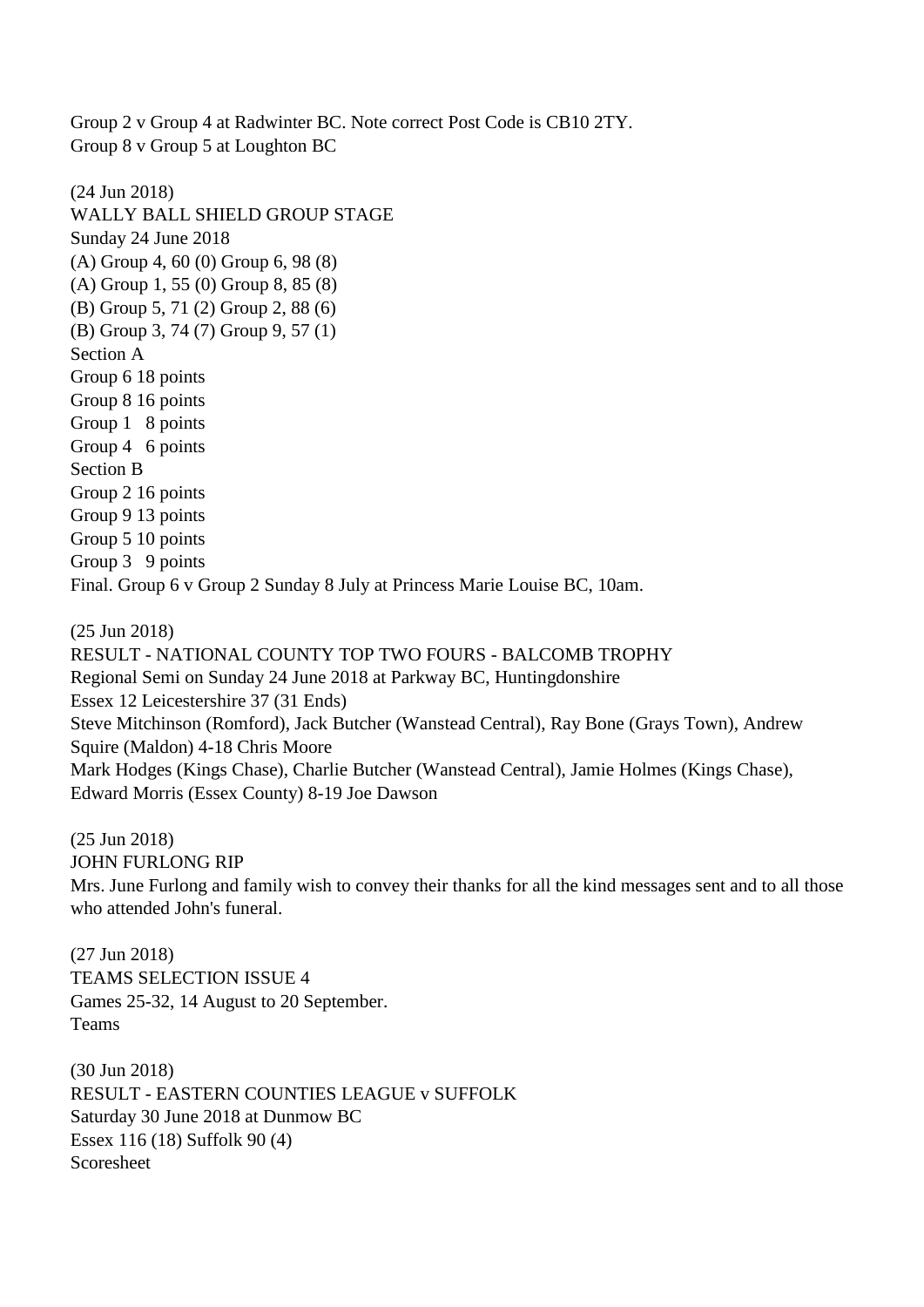(1 Jul 2018) RESULTS - UNDER 25 SINGLES Sunday 1 July 2018 at Essex County BC Results

(1 Jul 2018) TEAM - MIDDLETON CUP v LEICESTERSHIRE Saturday 7 July 2018 at Thringstone BC, Loughborough Road, Thringstone LE67 8LQ. 11am Start. Team

(7 Jul 2018) RESULT - MIDDLETON CUP v LEICESTERSHIRE Saturday 7 July 2018 at Thringstone BC. Essex 107 (9) Leicestershire 107 (13) Scoresheet Table

(8 Jul 2018) CHAMPIONSHIP SEMI-FINALS SCHEDULE Saturday 14 July 2018 at Essex County BC. Singles, 2 Wood Singles, Pairs, Triples, Fours, Senior Fours, Under 25 Singles and Pairs. Schedule

(8 Jul 2018) RESULT - WALLY BALL SHIELD Sunday 8 July 2018 at Princess Marie Louise BC Group 6, 87 Group 2, 68

(15 Jul 2018) RESULT - ASHFORD CUP FINAL Sunday 15 July 2018 at Thorpe le Soken BC Group 3, 134 Group 6, 108 **Pictures** 

(15 Jul 2018) EASTERN COUNTIES LEAGUE Table Exec Table Results/Fixtures

(16 Jul 2018) CHAMPIONSHIP FINALS & 3rd PLACE PLAY OFFS SCHEDULE Saturday 28 July and Sunday 29 July 2018 at Essex County BC. Singles, 2 Wood Singles, Pairs, Triples, Fours, Senior Fours, Junior Singles and Pairs. Schedule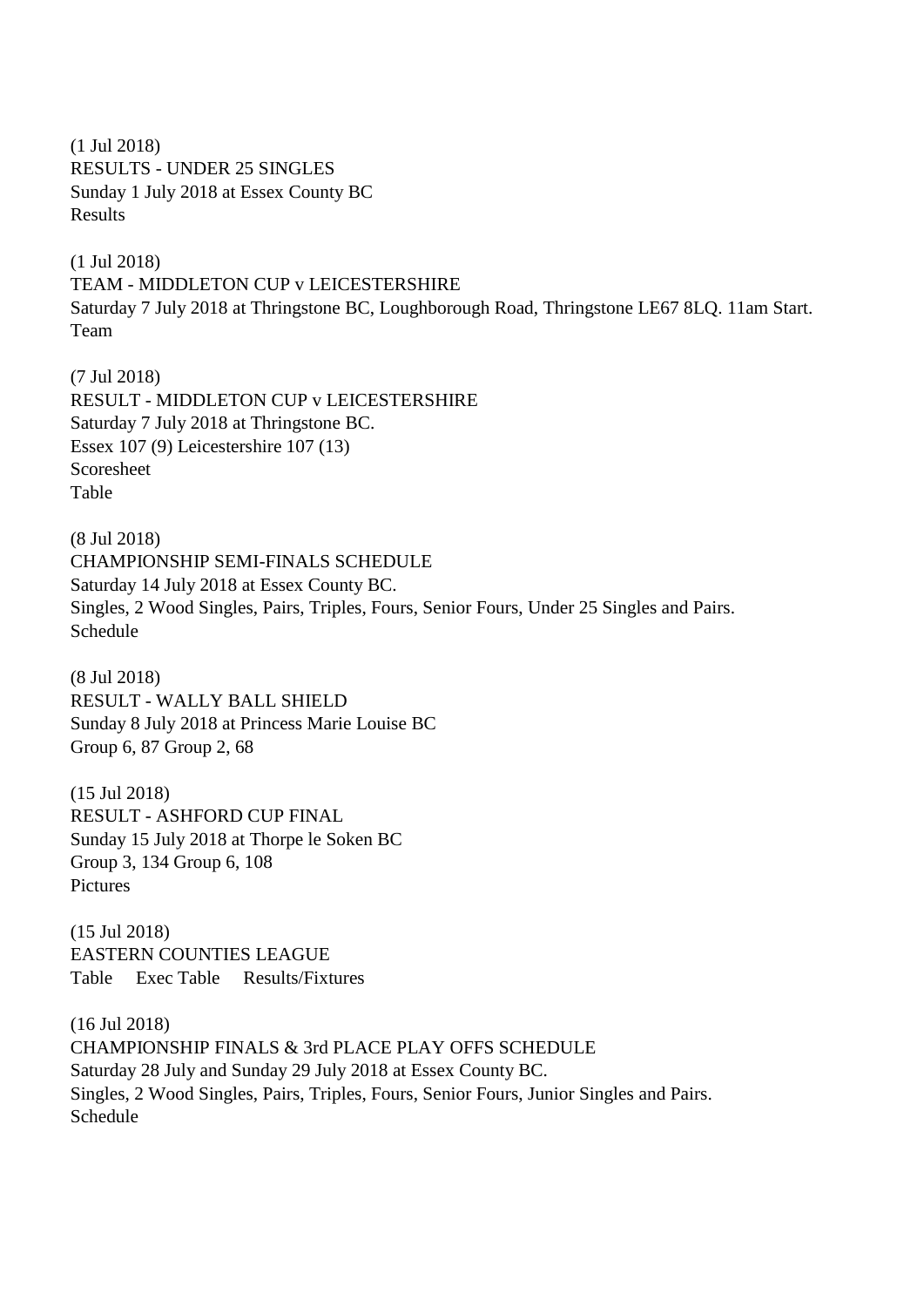(22 Jul 2018) RESULTS - INTER GROUP SEMI-FINALS Sunday 22 July 2018. Group 2, 108 Group 4, 120 Group 8, 123 Group Group 5, 119 Final on Sunday 5 August 2018 at Essex County BC, 10am (25 Jul 2018) ESSEX DENOMINATIONS AT LEAMINGTON (Amended) Singles A - A Squire. B - Mark Nullmyers. C - Kevin Fitzgerald Pairs A - Wanstead Central. B - Essex County (Morris). C - Essex County (Coulson) **Triples** A - Bournemouth Park. B - Drums or Kings Chase. C - Wanstead Central Fours A - Kings Chase. B - Writtle. C - Silver End or Grays Town Two Bowl Singles A - C Mathers. B - M Nullmeyers. C - E Morris. Junior Singles A - M Coulson. B - R Mann

(28 Jul 2018)

RESULTS - CHAMPIONSHIP FINALS & 3rd PLACE PLAY OFFS

Saturday 28 July and Sunday 29 July 2018 at Essex County BC

Singles champion Andrew Squire created a record in winning his sixth County Singles title. Previous holder was FG Curtis (Southend) who won five times between 1912 and 1928. Results Pictures Gallery1

(30 Jul 2018) EASTERN COUNTIES LEAGUE Table Exec Table Results/Fixtures

(6 Aug 2018) TEAM EASTERN COUNTIES LEAGUE v HUNTINGDONSHIRE Saturday 11 August 2018 at Brampton BC Brampton B C, Coronation Way, Brampton, Hunts PE28 4TG. Start 10.30am

(6 Aug 2018) MISCELLANEOUS SEMI-FINALS & FINALS Sunday 12 August 2018 at Romford BC Semi Finals of the Benevolent Cup, Secretaries Cup and Unbadged Singles, along with the Finals of the North and South Essex Fours Schedule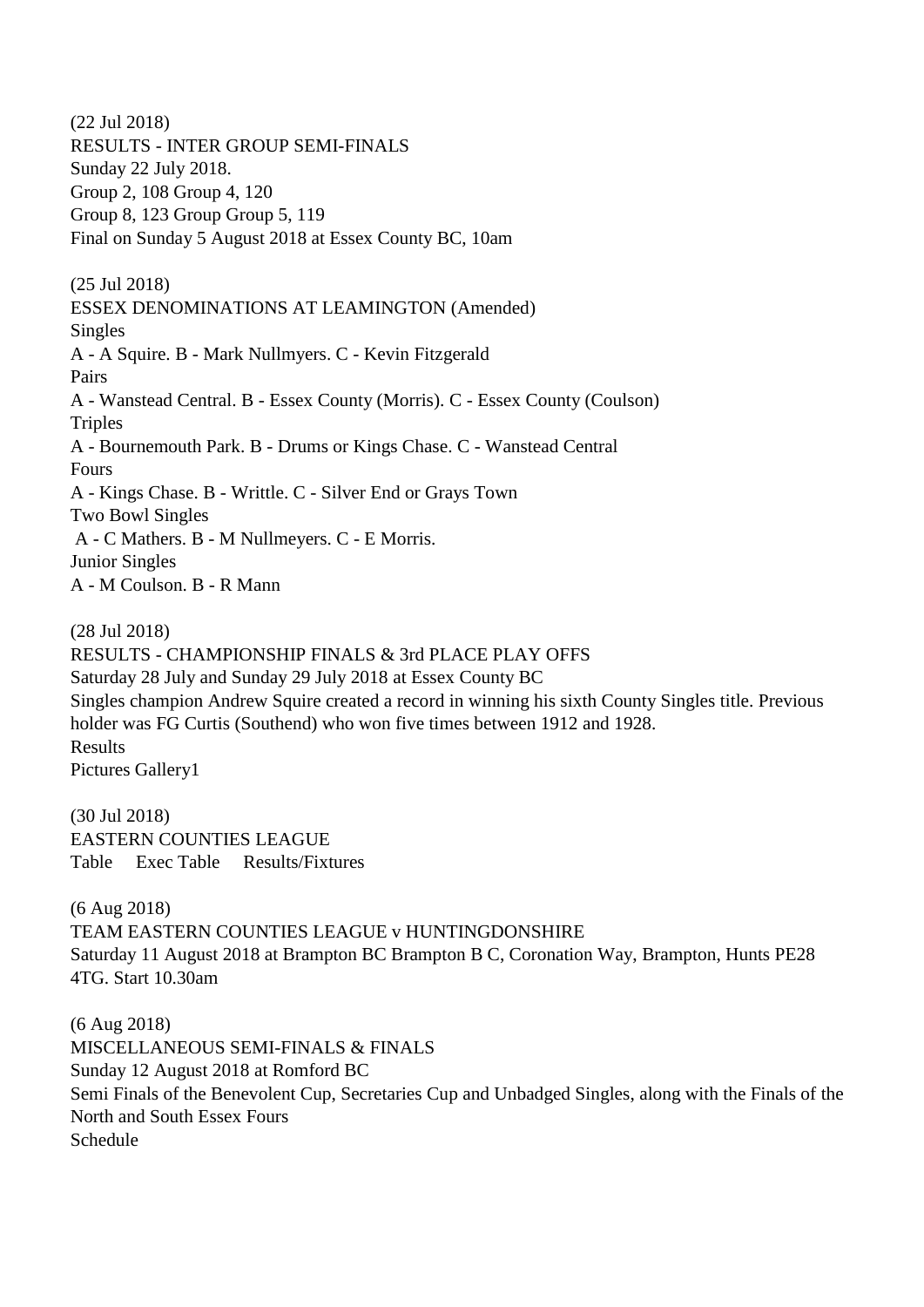(6 Aug 2018) RESULT - INTER GROUP FINAL Sunday 5 August 2018. Group 4, 129 Group 8, 110 Scores, Group 4 first. Holmes 23 Christie 27. King 20 Hardy 19. Bryan 24 Haley 20. Bolton 20 Hurley 12. Tully 18 Oakes 15. Fleming 24 Mould 17

(12 Aug 2018) RESULTS MISCELLANEOUS SEMI-FINALS & FINALS Sunday 12 August 2018 at Romford BC Semi Finals of the Benevolent Cup, Secretaries Cup and Unbadged Singles, Finals of the North and South Essex Fours Results Pictures (North & South Fours winners)

(12 Aug 2018) RESULT - EASTERN COUNTIES LEAGUE v HUNTINGDONSHIRE Saturday 11 August 2018 at Brampton BC Essex 126 (18) Huntingdonshire 110 (4) Scoresheet

(13 Aug 2018)

NATIONAL COMPETITIONS QUALIFIERS

Champion of Champions. Jamie Holmes (Kings Chase) beat Maldon's Andrew Squire 21-17 in the Essex Area Final and at Leamington will play Jamie Walker (Northamptonshire) in last 16 on Tuesday 21 August.

Senior Pairs. Connaught's Jim Wilson and Tim Mould beat Silver Ends' John Martin and Ray Everitt 27- 10 in the Essex area final. They now play Wiltshire winners at Leamington on 17 August.

Mixed Pairs. Elaine Score, Edward Morris. Leamington final stages 24-26 August.

Mixed Fours. 2017 winners Sue Kemp, Elaine Score, Mark Nullmeyers and Edward Morris. Leamington final stages 31 August - 1 September.

Senior Singles. Jim Wilson (Connaught) 21 John Tully (Romford) 13. Leamington final stages 25 and 26 August.

(14 Aug 2018)

EASTERN COUNTIES CHAMPIONSHIPS

Saturday 15 September 2018. Semi-finals at Ford Sports (NP) and Seven Kings BC, finals at Ford Sports (NP).

Quarter finals.

Singles. Kevin Fitzgerald w/o v Cambridgeshire. Semi-final v Suffolk

Pairs. James Fuge, Edward Morris 25 Nick & Tom Muir (Hertfordshire) 9. Semi-final v Norfolk.

Triples. Essex (Bournemouth Park) v Bedfordshire

Fours. Essex (Kings Chase) w/o v Norfolk. Semi-final v Suffolk or Cambridgeshire

Junior Singles. Michael Coulson 17 Dan Mills (Norfolk) 21

(20 Aug 2018)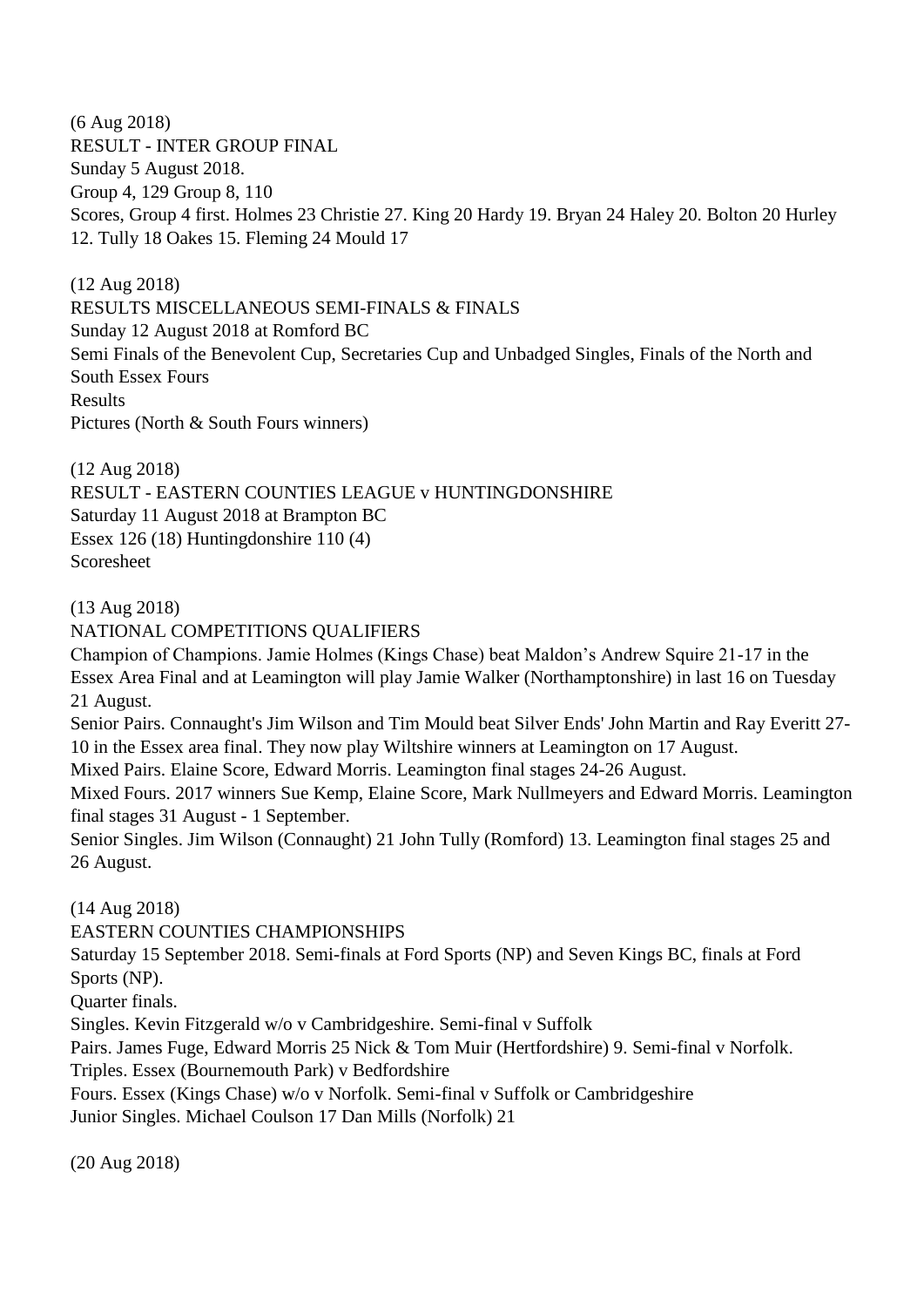## EASTERN COUNTIES LEAGUE -FINAL RESULTS/TABLES

Table Exec Table Results

### (29 Aug 2018)

#### EDWARD MORRIS - NATIONAL TWO WOOD SINGLES CHAMPION

Congratulations to Essex County's Edward Morris on winning the National Two-Wood Singles at Leamington Spa. He won the extra end to beat Hampshire's Peter Ward 14-13.

#### (31 Aug 2018)

### ANDREW SQUIRE NATIONAL SINGLES FINALIST

Maldon's Andrew Squire, winner at Worthing in 2007, excelled to reach the 2018 final at Leamington Spa but after leading 14-11 after 17 ends Devon's Louis Ridout won seven of the last eight ends to claim the title 21-16.

Picture by Malcolm Stark Gallery2

(1 Sep 2018)

NATIONAL MIXED FOURS FINALISTS

National winners in 2017. the Essex Mixed Fours quartet of Sue Kemp (Essex County), Elaine Score (The Springhouse), Mark Nullmeyers (Romford) and Edward Morris (Essex County) again reached the final but lost to Surrey's Debbie Souter, Liz Anderson, Mark Bishopp & Charlie Souter 18-13.

(5 Sep 2018)

EASTERN COUNTIES CHAMPIONSHIPS (Revised 5 Sept)

The Semi-Finals and Finals of the Eastern Counties Championships will take place on Saturday 15 September 2018 at Seven Kings and Ford Sports (Newbury Park) BCs. Programme

(4 Sep 2018)

COUNTY LUNCHEON & PRIZE GIVING

Sunday 4 November 2018, 12.30 for 1pm, at Stock Brook Manor Country Club, Queens Park Avenue, Nr Billericay CM12 0SP

Presentations to Competition winners and to recipients of the Bill Wallis and Certificate of Merit Awards.

Tickets, £26 from County Administrator by Friday 12 October. Full details on attached flyer. Luncheon Flyer

(4 Sep 2018) NATIONAL TOP CLUB Kings Chase, Essex area winners, beat Sandy BC from Bedfordshires 3-2 in the Regional Play-off at Bishops Stortford and progress to Leamington quarter finals on Saturday 15 September.

(5 Sep 2018) EXECUTIVE COUNCIL NOTES

At the recent meeting of the Exective Council, following a paper vote, Malcolm Stark was elected as Team Manager for a further period of 3 years.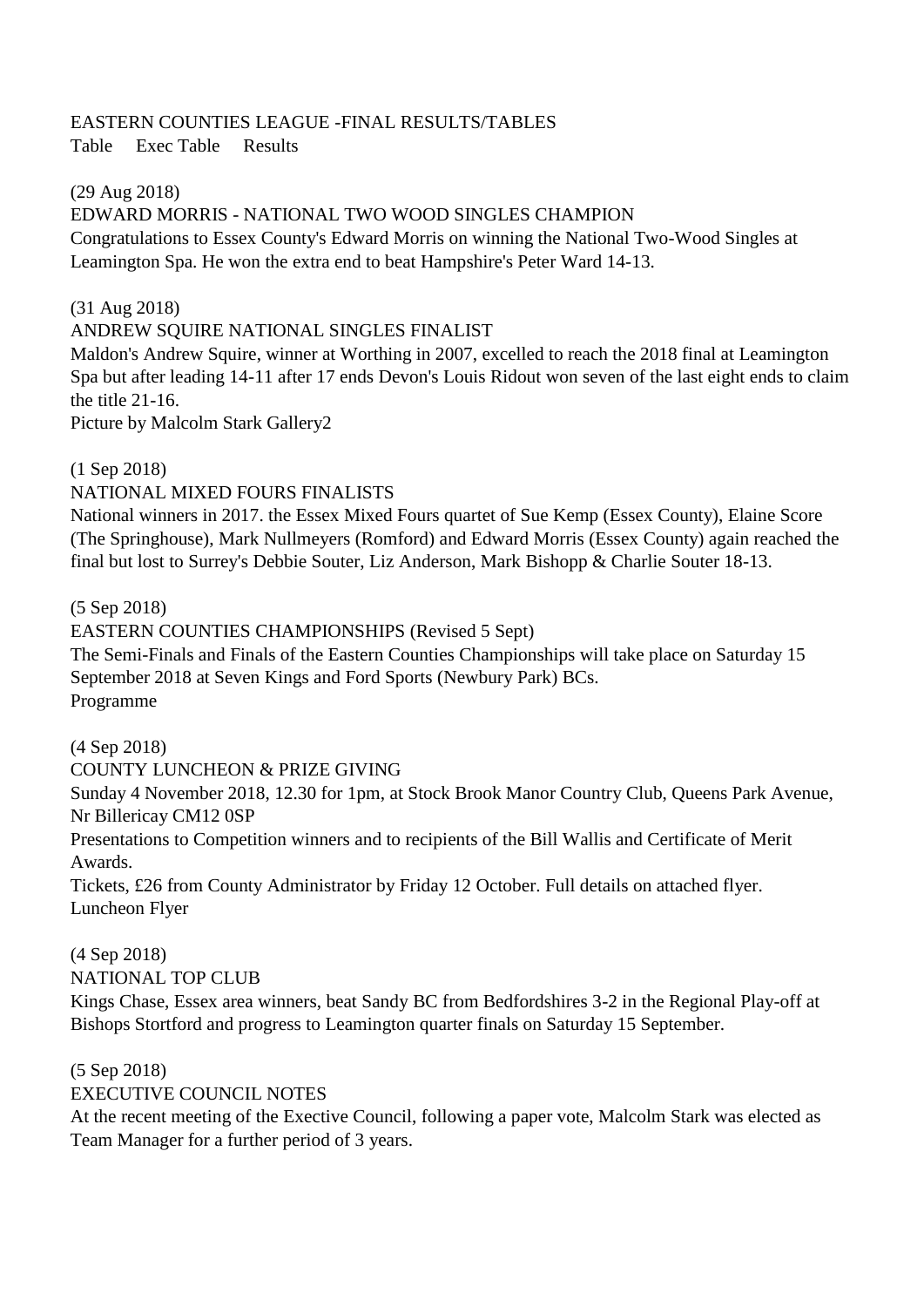A proposal from Group 9 "That (regulation) white shorts be permitted in County Friendlies from next season" was approved.

A suggestion by the Competition Secretary that the Executive consider extending the format (of the Competitions) to each of the four major championships was, after discussion, rejected by the Executive. Consequently the Fours competition for 2019 will revert to Fridays.

### (5 Sep 2018)

EASTERN COUNTIES CHAMPIONSHIPS (Revised 5 Sept)

The Semi-Finals and Finals of the Eastern Counties Championships will take place on Saturday 15 September 2018 at Seven Kings and Ford Sports (Newbury Park) BCs. Programme

(6 Sep 2018)

BOWLS ENGLAND ACADEMY SELECTION DAY

Alix Rouse (Saffron Walden) and Jasmine Wilson (Radwinter) have been invited to attend the Under 18 Youth Academy Selection event at Victoria Park, Royal Leamington Spa on Sunday 23 September 2018, 10.30am start.

Following the event, those players to attend the Academy Weekend in Royal Leamington Spa on Saturday 25 and Sunday 26 May 2019 will be selected and duly notified. Full details on BE site

(6 Sep 2018)

MEN'S SENIOR INTERNATIONAL TRIAL

Steve Mitchinson (Romford) and Edward Morris (Essex County) have been invited to attend the Men's Senior International Trial on Saturday 22

September 2018 at Victoria Park, Royal Leamington Spa. Maldon's Andrew Squire is an attending reserve. Full details on BE site.

(9 Sep 2018) RESULT - COUNTY SHIELD FINAL Sunday 9 September 2018 at Romford BC Silver End 68 Essex County 86 Details, Silver End first. J Martin, D Bassett, D Rodger, R Mann 13 B Glyde, J Andrews, J Stewart, D Darr 22 M Law, D Richardson, J Burgess, R Harmour 16 S Kittle, J Welton, M Coulson, K Watkins 30 P Mann, B Edgar, A Papple Jnr, K Lodge 24 L Watkins, M Artus, M Welton, E Morris 15 A Penfold, B Wells, S Dunn, A Papple Snr 15 R Spriggs, I Middlemast, P Bowyer, D McCathie 19 Pictures Gallery 1

(10 Sep 2018)

EBUA MARKERS AWARENESS COURSE

A Markers Awareness Course will take place at Jacks IBC on Sunday 4 November 2018. Full details on link below.

Poster

(11 Sep 2018)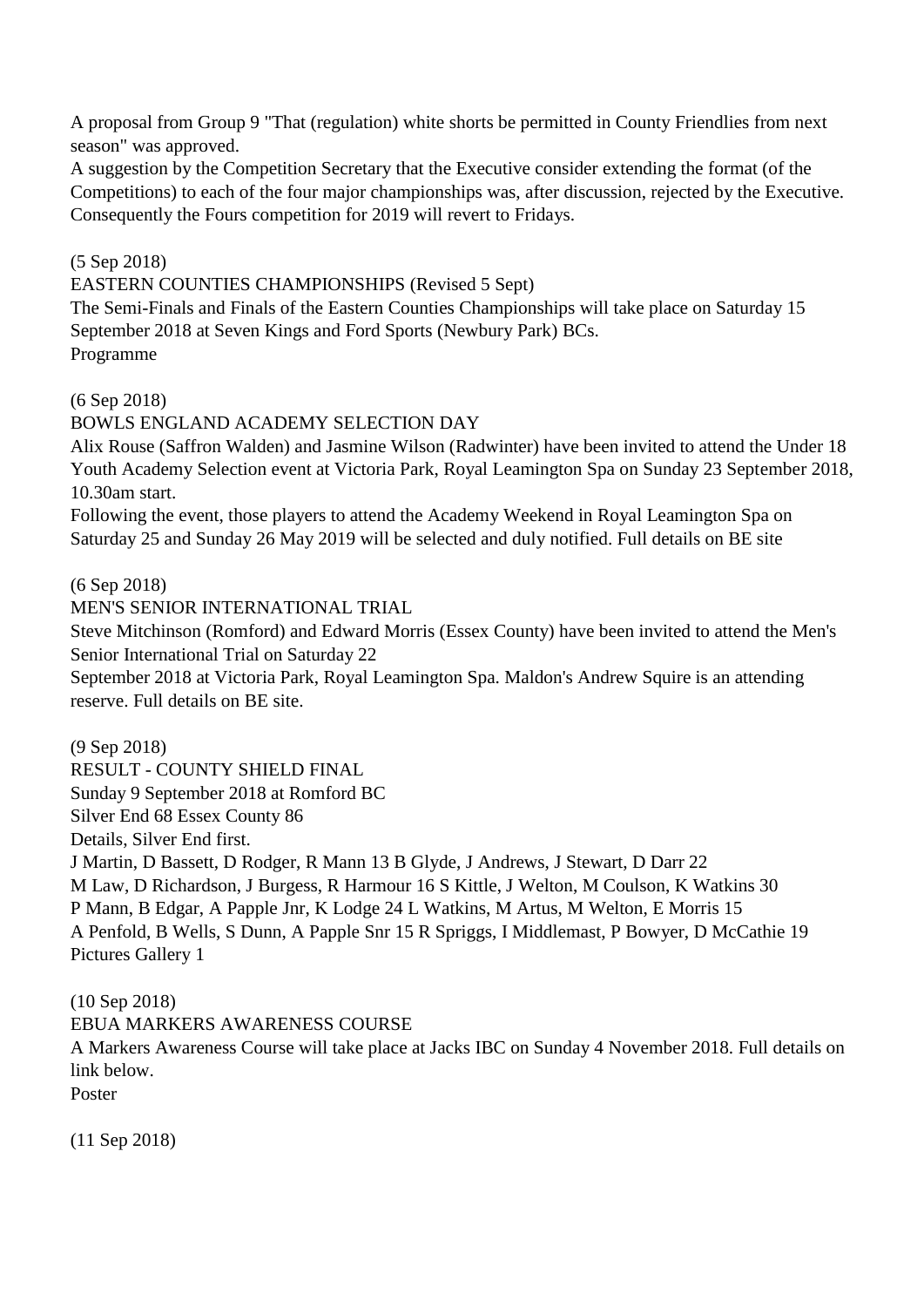FINALS DOUBLE FOURS, HOOD CUP, UNBADGED SINGLES, BENEVOLENT CUP, SECRETARIES' CUP Sunday 16 September 2018 at Braintree BC, start 10.30am Programme

(14 Sep 2018) PRESIDENT GRAHAM SMITH 100 UP County President Graham Smith played his 100th county game and received his 100 Tie after the recent match against Suffolk.

(15 Sep 2018) EASTERN COUNTIES CHAMPIONSHIP FINALS Saturday 15 September 2018 at Ford Sports (Newbury Park) BC Essex County's Edward Morris won the Eastern Counties Two-Wood Singles, after an extra end, and with James Fuge the Eastern Counties Pairs. Pictures Gallery2

(16 Sep 2018)

RESULTS - FINALS DOUBLE FOURS, HOOD CUP, UNBADGED SINGLES, BENEVOLENT CUP, SECRETARIES' CUP Sunday 16 September 2018 at Braintree BC, start 10.30am

Results Pictures Gallery1

(25 Sep 2018) EASTERN COUNTIES BOWLING ASSOCIATION Championship Finals 2018 Saturday 15 September 2018 at Seven Kings BC and Ford Sports (Newbury Park) BC. Singles Semi-Finals. Steven Mead (Bedfs) 7 John Ottaway (Nfk) 21. Kevin Fitzgerald (Essex) 18 Phil Last (Sfk) 21. Singles Final. Ottaway 14 Last 21 Two Wood Singles Prelim and Semi-Finals. Phil Russell (Herts) 11 Edward Morris (Essex) 17. Morris 17 Martin Dawkins (Bedfs) 6. Dave Keeble (Cambs) 11 Simon Leader (Hunts) 14. Two-Wood Final. Leader 13 Morris 14. Junior Singles Semi-Finals. Kyle Leeks (Sfk) 21 Jack Corney (Hunts) 18. Chris Beard (Bedfs) 21 Danny Mills (Nfk) 17 Junior Singles Final. Leeks 21 Beard 10 Pairs Semi-Finals. Peter Brown (Hunts) 21 Christian Allum (Sfk) 7. Edward Morris (Essex) w/o. Pairs Final. G Agger, P Brown (Hunts) 3 James Fuge, Edward Morris (Essex) 19. Triples Semi-Finals. Steve Gunnell (Essex) 9 Richard Catton (Cambs) 18. Gerry Rumball (Herts) 21 John Ottaway (Nfk) 9 Triples Final. S Gaught, B Stephens, R Catton (Cambs) 17 S Horwood, D Macro, J Rumbell (Herts) 11. Fours Semi-Finals. Jim Allen (Bedfs) 23 Stuart Popple (Hunts) 20. Lee Calver (Sfk) 17 Derek Cook (Essex) 13. Fours Final. J Cawdell. R Cawdell, J Allen, T Cawdell (Bedfs) 2 R Adams, G Cooper, L Calver, E Last (Sfk) 19. Bedford Cup Pairs Final. I Stocker, T Collins (Hunts) 20 P Lee, M Bertrand (Bedfs) 22.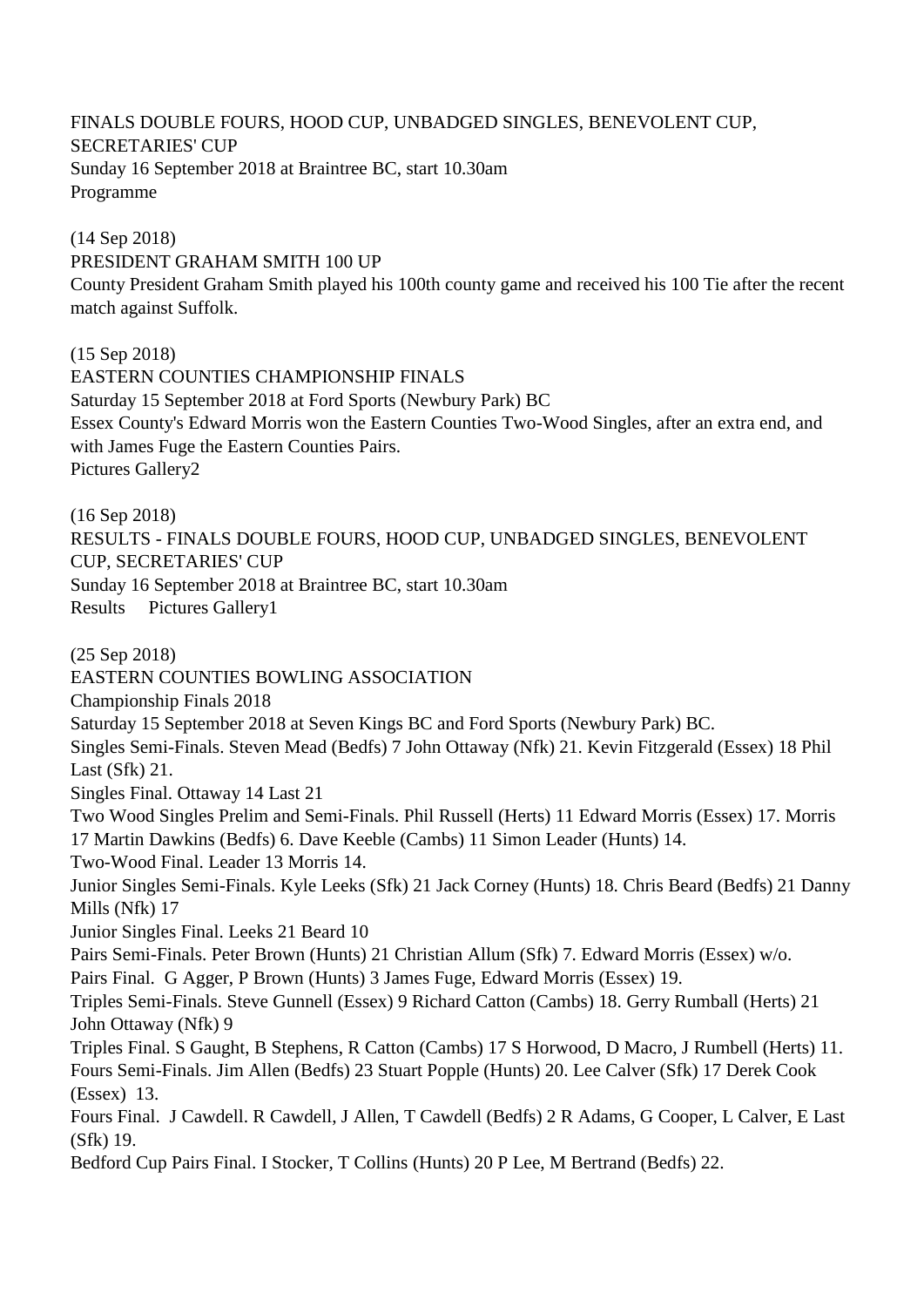Eastern Counties League Winners 2018 Hertfordshire Executive Officers Rink Champions. Hertfordshire.

#### (25 Sep 2018)

### SENIOR INTERNATIONAL TEAM

Romford's Steve Mitchinson has been named in the England team for the BIBC International Series at The National Centre for Bowling, Ayr, Scotland, on Saturday 29 and Sunday 30 June 2019. Essex County's Edward Morris is listed as a reserve. Full team details on BE site.

#### (25 Sep 2018)

#### BOWLS ENGLAND ACADEMY 2019

Alix Rouse (Saffron Walden) and Jasmine Wilson (Radwinter) have been invited to attend the Bowls England Academy on Saturday 25 and Sunday 26 May 2019. During the weekend, the players will participate in theoretical and practical sessions, all of which are designed to support them on their pathway towards future international recognition.

### (26 Sep 2018)

HONG KONG CLASSICS

Romford's Steve Mitchinson is among an England quartet who will take part in the Hong Kong International Bowls Classic and Classic Mixed Fours which will be held between 7 and 18 November. Details on BE site

### (26 Sep 2018)

COUNTY LUNCH

Sunday 4 November 2018, 12.30 for 1pm, at Stock Brook Manor Country Club, Queens Park Avenue, Nr Billericay CM12 0SP

Please order your places before the very latest Friday 19 October. There is no luncheon tickets issued application forms are sufficient.

Unfortunately Stock Brook Manor Country Club do not allow you to pre order wine at a reduced price. You can only order wine on the day.

If any questions please contact Tony Ellis Mob: 07791 248580 Tel: 01245 256730 Application form

#### (9 Oct 2018)

EXECUTIVE COUNCIL MEETING NOTES

The recent Executive Council Meeting received notice that The Ilford Club and Clay Hall BC, both Group 5, have disbanded.

County Secretary Alex Wightman announced that he would not be seeking re-election at the 2020 AGM. Chairman Les Barnes had given prior notice that he would be retiring at the 2018 AGM. Les had been a member of the Executive for 20 years.

Proposals for Annual General Meeting.

Proposed by Romford BC and supported by Group 4, Dave King to be elected Junior Deputy President. Proposed by the Executive that Tony Ellis be elected Chairman.

(12 Oct 2018) BOWLS ENGLAND CHAMPIONSHIP SCHEDULE 2019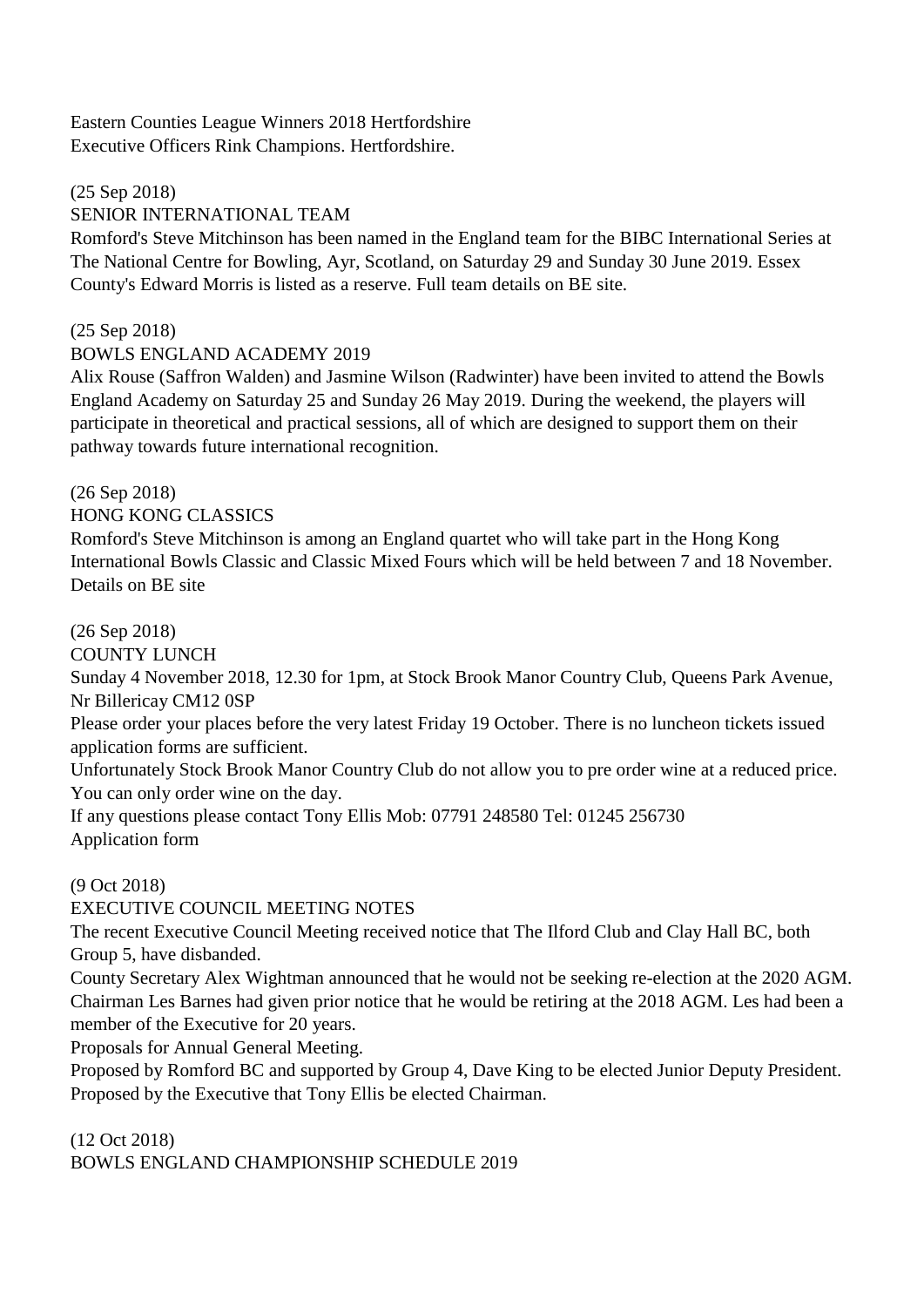View

(17 Oct 2018) EASTERN COUNTIES AGM

The Eastern Counties AGM will take place at Elsenham Bowls Club on Wednesday 14 November at 11am.

Agenda, previous minutes, reports, etc will be issued in the next few days.

### (19 Oct 2018)

### REGISTRATION AND ENTRY FORMS

To date the County Competition Secretary has received very few registration and entry forms from clubs. He would be grateful if clubs submit their forms as soon as possible. The closing date for receipt by the County Competition Secretary is 31 October.

#### (4 Nov 2018)

## COUNTY LUNCHEON & PRIZE GIVING

The Essex County Bowling Association County Luncheon & Prize Giving took place at the Stock Brook Country Club on Sunday 4 November 2018 with almost 250 members and guests in attendance. Following an excellent meal there were toasts to Bowls England by Senior Deputy President Terry Mizen with response by Bowls England Junior Vice President Paul Robson (Hampshire). The toast to Essex County Bowling Association was made by John Thompson (Hertfordshire), Membership Secretary Friends of English Bowling. President Graham Smith replied, thanking the many people who had made his presidential year such a memorable occasion. Special appreciation was made to his wife Sue who, in spite of her personal circumstances, had given him so much support throughout his term of office. The presentation of the Bill Wallis Award was made to Ray Rayner (Falcon BC). There were Merit Awards Certificates presented to David Rowling and Brian Bearham (Aveley BC), John Milson and Alan Smith (Falcon BC), John Roake (Princess Marie Louise BC), Maurice Lane (Thorpe Bay BC), Jim Thompson (Clacton on Sea BC) and Bernard Clark (Prittlewell BC). 100 Games Certificate recipients were Tom Matthews (Wivenhoe BC), Graham Smith (Aveley BC) and David Wakefield (Drums). Chris Bryan (Romford BC) was presented with the Honorary Life Membership badge. The event concluded with the presentation of trophies. Pictures Gallery3

(10 Nov 2018)

## E.C.B.A. ANNUAL GENERAL MEETING

The Annual General Meeting of the Essex County Bowling Association will take place on Saturday 17 November 2018 at RHP BC, Canterbury Way Chelmsford CM1 2XN, at 3pm. Agenda

## (17 Nov 2018)

## E.C.B.A. ANNUAL GENERAL MEETING

The Annual General Meeting of the Essex County Bowling Association took place on Saturday 17 November 2018 at RHP BC. Brian Stubbings (Maldon) proposed a vote of thanks to the retiring officers. Terry Mizen (Grays Town) was elected as President 2019 with Sandy Dron (Upminister) moving up to Senior Deputy whilst Romfords Dave King becomes the new Junior Deputy. Following the retiremnet of